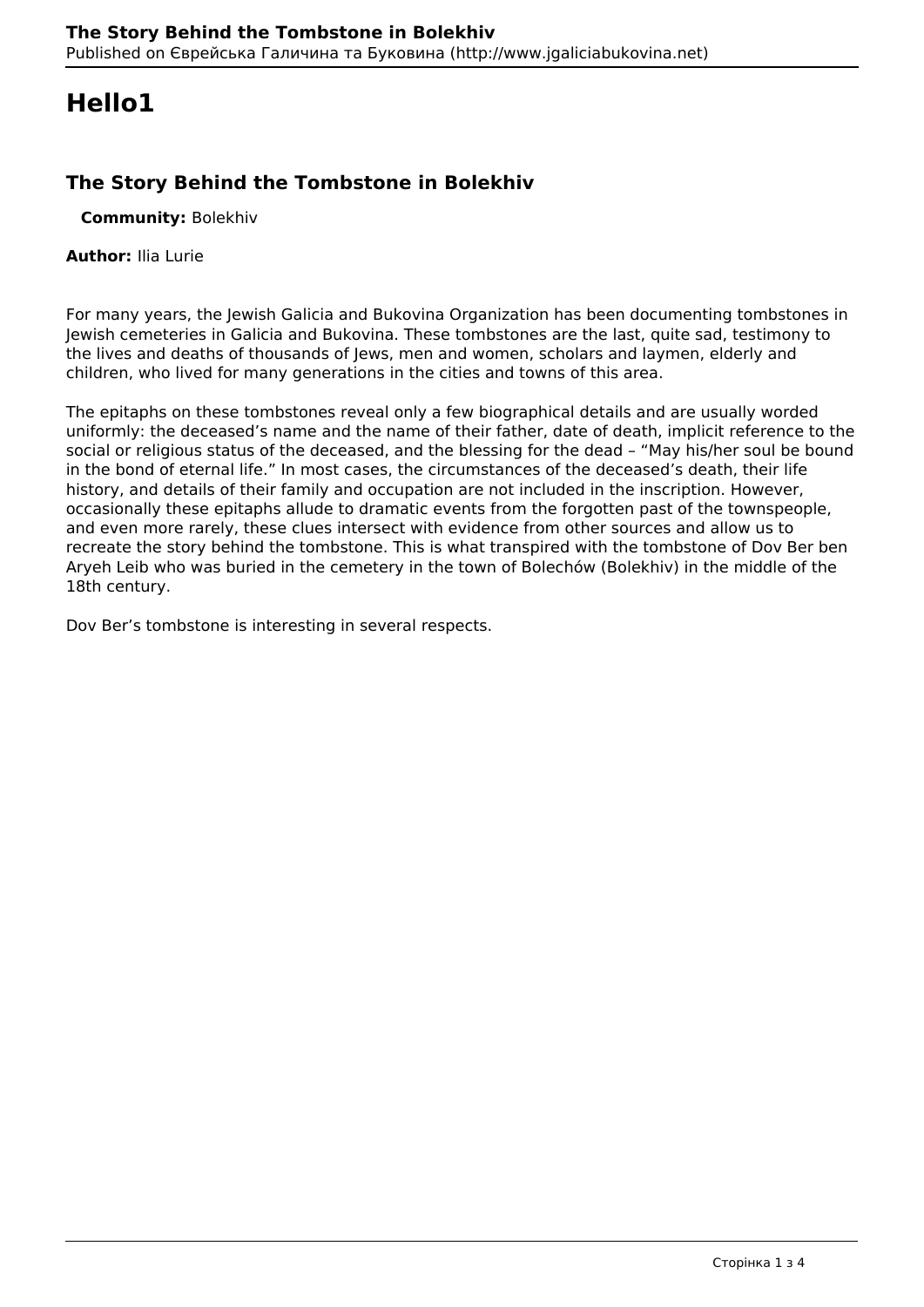

 It is a beautiful work of art – the façade of the tombstone is completely covered with decorative engravings of leaves and floral wreaths, a true artistic masterpiece in the elegant Baroque style that dominated European art at the time. This works stands out even among a rich artistic landscape of dozens of Baroque style tombstones in the Bolechów cemetery. But no less fascinating is the very moving and rhyming engraved inscription on the tombstone, written in stylish letters:

|               | Avenge                                            | תנקום         |
|---------------|---------------------------------------------------|---------------|
| spilled Blood | דם הנשפך                                          |               |
|               | waters flowing As                                 | כמים המוגרים  |
|               | righteous the rest Here                           | פה נחו ישרים  |
|               | remain who those to Woe                           | אוי לנשארים   |
|               | one learned and saintly The                       | ה"ה הקדוש התו |
|               | Dov teacher and rabbi Our                         | הרבני מ"ו דוב |
|               | teacher ourof son Ber                             | בער בה  מו    |
| Leib Aryeh    | אריה ליב …ר                                       |               |
|               | Tammuz T13                                        | …יג תמוז ת    |
| $\lambda$     |                                                   |               |
|               | life eternal of bond the in bound be soul his May | תהצבה         |

the date on the tombstone has been partially erased.

. Thus, this was not a common person: the grandiose titles used in the language of the inscription unequivocally indicate the man was a scholar and judging by the richness of the engravings on the tombstone, he came from an established family. Furthermore, the call for blood revenge, as well as the referral to the deceased as a saint reveal the circumstances of his death – Dov Ber was murdered by gentiles. We cannot learn the details of this tragic event – the death of a scholar in the

However, as previously mentioned, occasionally the facts of events not revealed by the tombstone

Bolechów community – from the tombstone. Even the year of the event cannot be determined since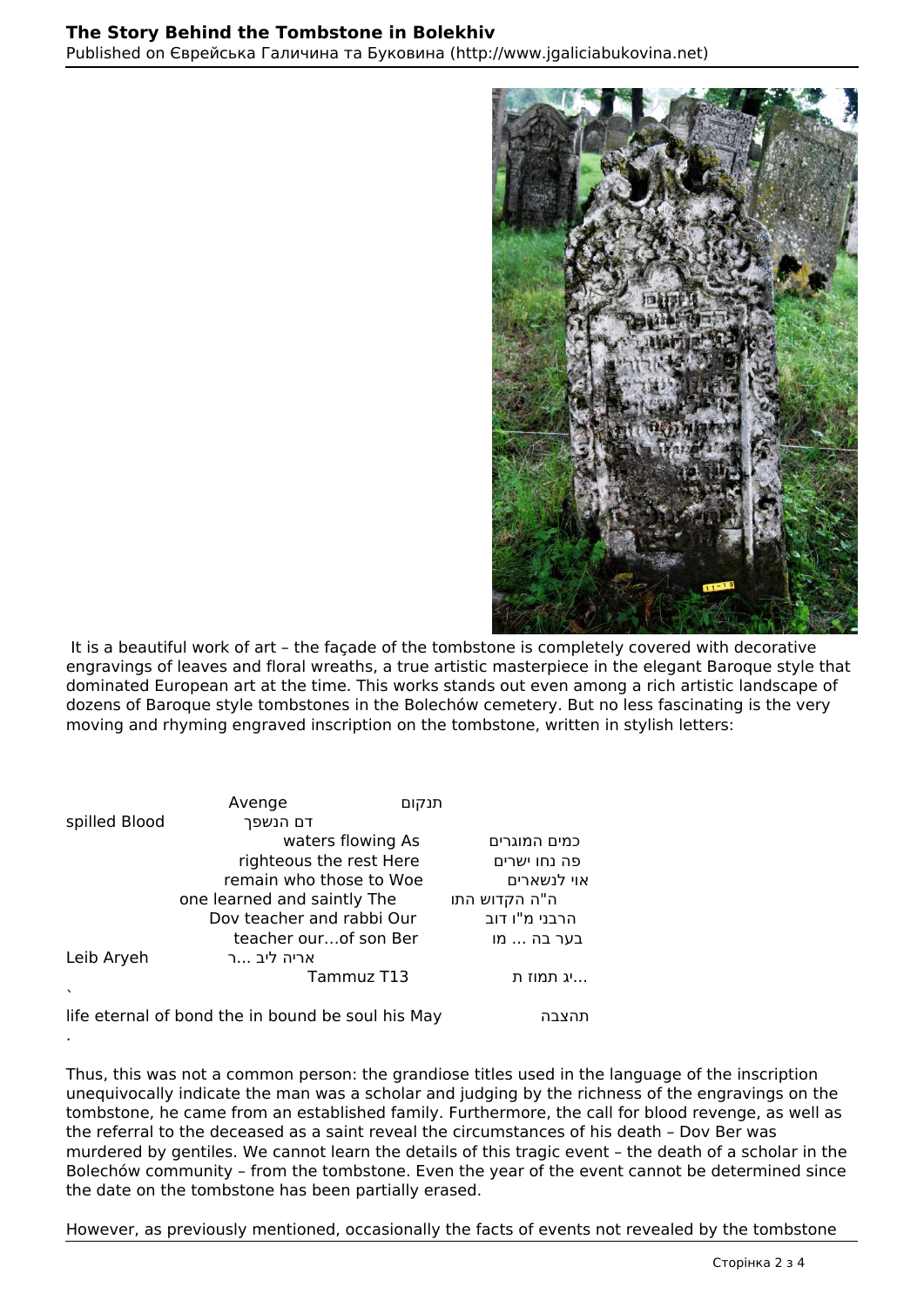can be discovered using other sources from the period.

In the second half of the 18th century, Dov Ber Birkenthal, a wine merchant, scholar, and public activist, lived in the town of Bolechów. [His impressive tombstone](http://jgaliciabukovina.net/156666/tombstone/tombstone-dov-ber-son-yehuda-birkentahl) still stands in the center of the old cemetery. In addition to his economic and public activities, Birkenthal was also a writer and left behind a most fascinating memoir. Parts of this unique work were published in 1922 and parts of it remained as a manuscript, and it continues to serve historians as a wellspring of knowledge about the lives of Jews in Poland in the 18th century.

This was not an easy time for the residents of eastern Poland, particularly the Jews. The crumbling Polish kingdom became engrossed in constant civil wars. Ethno-confessional and class tensions betfor ween the Ukrainian population (mostly peasant) and the Polish population (landowners and city dwellers) developed into blood-soaked clashes. Gangs of Ukrainian burglars and rebels, "the Haydamaks" and "Opryshky", terrorized the residents of cities and towns in eastern Poland (present day Ukraine) and many Jewish communities fell victim to severe violence by the rioters. The wave of violence against Jews reached its peak in the year 1768 when organized Haydamak gangs captured the eastern city of Uman and slaughtered thousands of its Jewish and Polish residents. Cities and towns in other places in Podolia, Volyn, and Galicia also suffered many attacks by Haydamak and Opryshky (in Galicia) groups during these years. In all of these cases, Jews were marked as targets for robbery and harm by the rioters. On the 13 of Tammuz (the 13th of July) 1759 group of 28 opryshkies stormed the city of Bolechów. What happened then is described in detail in Dov Birkenthal's memoirs, and from this story we also learn the fate of our Dov Bear son of Arie Leib ):

**It was at dawn, after the night watch had gone off to their houses... The band stopped before the house of the katzin [honorable person], R Nahman, and there found the fire made by the guards still burning. Near the fire the beadle of the community, R. Hirsh Schulklopper, was sleeping ... they ordered the beadle to call to the people in the house to open the door for him, so that they might not suspect the presence of the bandits... When the door was opened the robbers rushed into the rooms, where they found the son-in-law of R. Nahman, R. Abraham, the Rabbi of Dolina. R. Nahman had already fled to another room which had a strong vaulted ceiling, and with him his wife and daughter (Avraham's wife) together with a woman attendant. Thus only Nahman's son-in-law fell into the hands of the bandits. He begged for mercy and tried to escape saying "I am only tutor to the children in the house of this wealthy man, and he will not give a farthing for my ransom; even if you kill me he will not care." Meanwhile, the learned katzin, R. Ber, son of Aryeh Leib, awoke from his sleep, hearing that the robbers were in the town, and rushed out of his house in alarm, undressed except for his night-shirt. He tried to escape through the back gate of his house, hoping that the robbers would not notice him. But some of the robbers, who were keeping watch at the back gate of Nahman's house, saw Ber running away and caught hold of him by his shirt and brought him to their companions. He begged for mercy, promising to pay a handsome ransom for his life, and led the bandits to the vaulted chamber in the house of Nahman... Nahman himself, however ... had taken refuge with his wife, his daughter and a woman attendant in the vaulted cellar, the doors of which were of iron and were locked and barred with iron bars. The robbers tried to force these iron doors. R. Nahman then took his firearm and shot one of the band dead. This made the others furious and they started to break down the iron shutters with large pieces of stout wood and to get in by the windows... R. Nahman had to fire on them twice more with the two firearms he had in his hands... With one shot he wounded one of the robbers in the foot, and with the other he wounded the chief of the band, Ivan Boytchuk, below the chest, but not mortally. When the chief felt the pain of the wound, he commanded his fellows in Ruthenian: "Molodtzy, palitj", that is to say, my lads, burn the house over his head!... The bandits then vented their anger upon the martyr Ber, who was still in their hands, together with R. Avraham. ... They believed …that R. Ber was a son of R. Nahman… and they beat him to death with their axes. A woman named Etti, daughter of Malkah, who was then the midwife, came and implored the bandits to spare Ber; and one of them struck her down with his axe, and she died on the spot on which R.Ber had fallen, in front of R. Nahman's house. They also murdered a certain Eisik, son of the shopkeeper Leib, who came to plead with them to spare his little**